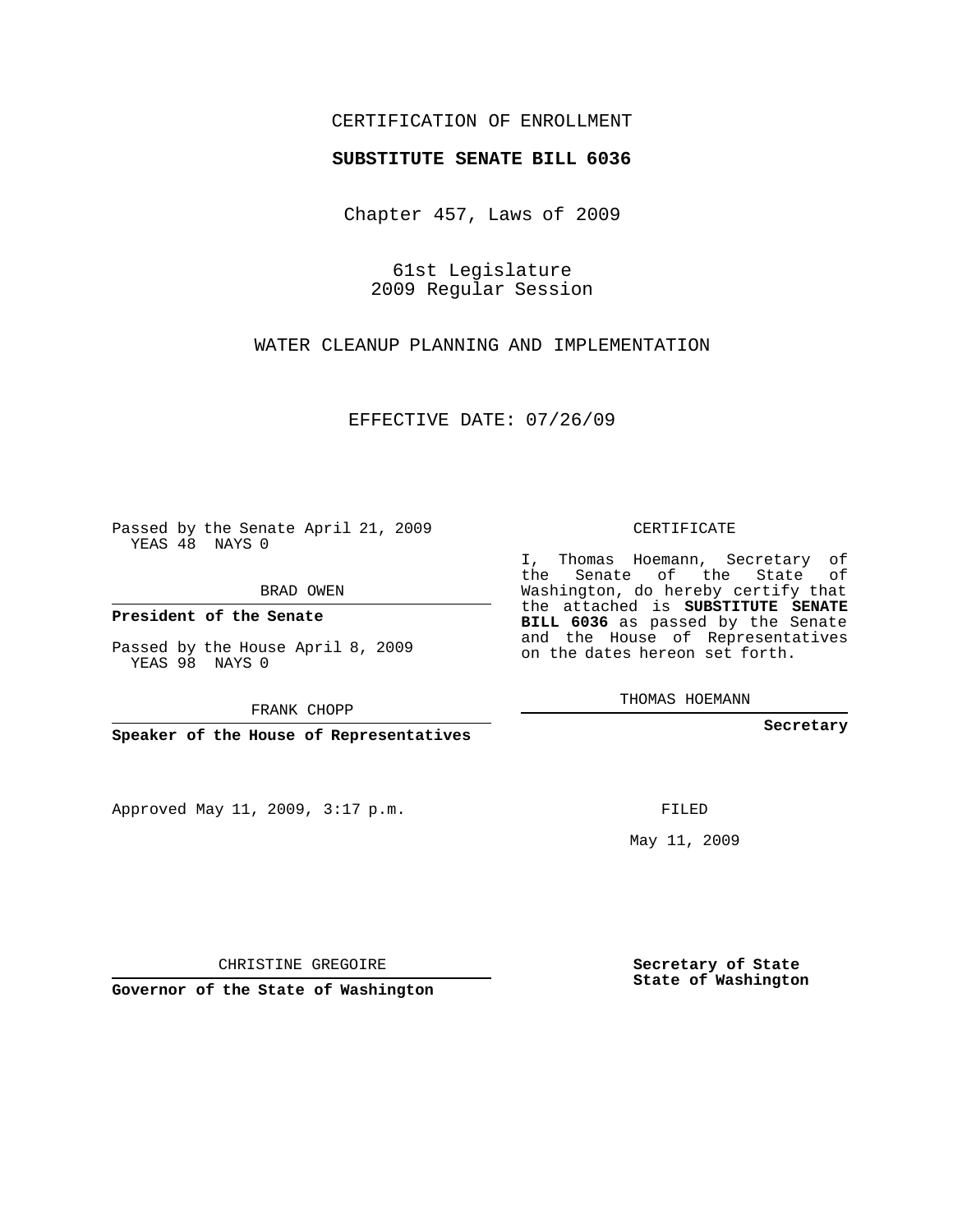## **SUBSTITUTE SENATE BILL 6036** \_\_\_\_\_\_\_\_\_\_\_\_\_\_\_\_\_\_\_\_\_\_\_\_\_\_\_\_\_\_\_\_\_\_\_\_\_\_\_\_\_\_\_\_\_

\_\_\_\_\_\_\_\_\_\_\_\_\_\_\_\_\_\_\_\_\_\_\_\_\_\_\_\_\_\_\_\_\_\_\_\_\_\_\_\_\_\_\_\_\_

AS AMENDED BY THE HOUSE

Passed Legislature - 2009 Regular Session

## **State of Washington 61st Legislature 2009 Regular Session**

**By** Senate Environment, Water & Energy (originally sponsored by Senators Fraser, Ranker, and Shin)

READ FIRST TIME 02/25/09.

1 AN ACT Relating to water cleanup planning and implementation; and 2 adding a new section to chapter 90.48 RCW.

3 BE IT ENACTED BY THE LEGISLATURE OF THE STATE OF WASHINGTON:

 4 NEW SECTION. **Sec. 1.** A new section is added to chapter 90.48 RCW 5 to read as follows:

 The department shall amend the state water quality standards to authorize compliance schedules in excess of ten years for discharge permits issued under this chapter that implement allocations contained in a total maximum daily load under certain circumstances. Any such amendment must be submitted to the United States environmental protection agency under the clean water act. Compliance schedules for the permits may exceed ten years if the department determines that:

13 (1) The permittee is meeting its requirements under the total 14 maximum daily load as soon as possible;

15 (2) The actions proposed in the compliance schedule are sufficient 16 to achieve water quality standards as soon as possible;

17 (3) A compliance schedule is appropriate; and